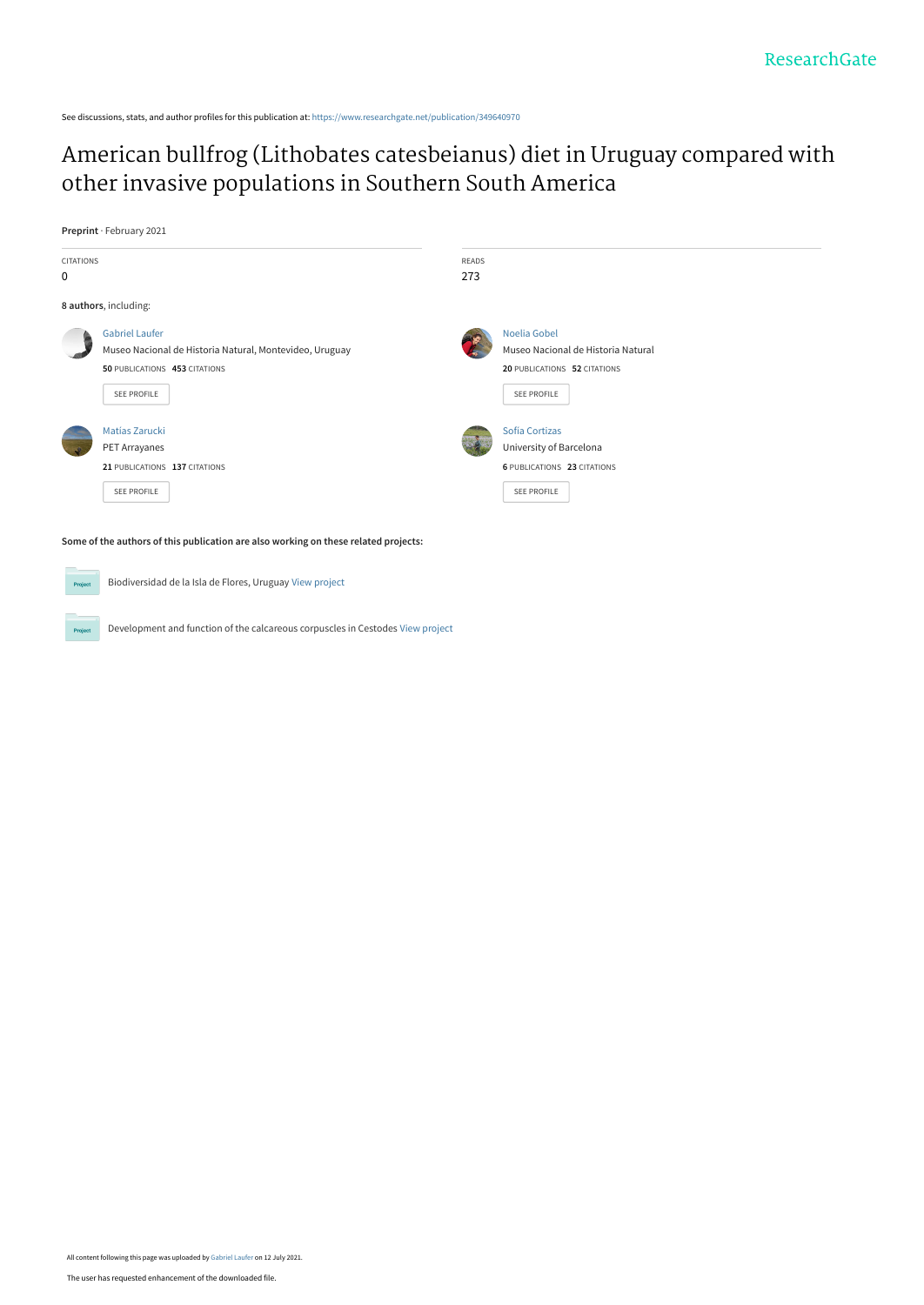## **American bullfrog (***Lithobates catesbeianus***) diet in Uruguay compared with other invasive populations in Southern South America**

Gabriel LAUFER<sup>1,\*</sup>, Noelia GOBEL<sup>1</sup>, Mauro BERAZATEGUI<sup>2</sup>, Matías ZARUCKI3, Sofía CORTIZAS1, Alvaro SOUTULLO4, Claudio MARTINEZ-DEBAT<sup>5</sup> and Rafael O. DE SÁ<sup>6</sup>

1. Área Biodiversidad y Conservación, Museo Nacional de Historia Natural, 25 de mayo 582, 11000 Montevideo, Uruguay 2. Licenciatura en Diseño de Paisaje, Centro Universitario Regional Este, Maldonado, Uruguay 3. Polo Educativo Tecnológico Arrayanes, CETP-UTU, Maldonado, Uruguay 4. Departamento de Ecología y Gestión Ambiental, Centro Universitario Regional del Este, Universidad de la República, Maldonado, Uruguay 5. Sección Bioquímica, Instituto de Biología, Facultad de Ciencias - Universidad de la República, Montevideo, Uruguay 6. Department of Biology, University of Richmond, Richmond, VA 23173, USA \*Corresponding author, G. Laufer, E-mail: gabriel.laufer@gmail.com

Received: 22. May 2020 / Accepted: 25. February 2021 / Available online: 25. February 2021 / Printed: June 2021

**Abstract.** Between 2000–2020, more than ten new populations of the invasive American bullfrog (*Lithobates catesbeianus*) have been reported in the southern cone of South America. We studied the stomach contents of 126 bullfrogs from a population at an early invasion stage in Uruguay (Aceguá, Cerro Largo Department). We observed a rich diet, with extensive prey volume range (1 mm<sup>3</sup> to more than 7 000 mm<sup>3</sup> ); the most frequent items were Hymenoptera (19.6%), Coleoptera (16.4%), Amphipoda (13.3%), Anura (8.9%) and Heteroptera (8.7%). Despite some overlap, differences were observed in volume ( $\chi$ 2 = 54.6, p <0.001, d.f. = 2) and prey quantity (F = 8.1, p <0.001, d.f. = 79) between males, females, and juveniles. Juveniles showed significantly higher consumption of terrestrial prey by count (82% of their total ingestion) than adults (29% for males and 32% for females) ( $\chi$ 2 = 28.5, p <0.001, d.f. = 2). Adults, especially females, showed a high frequency of cannibalism (33% of their total ingestion;  $\chi$ 2 = 20.9, p <0.001, d.f. = 2). Comparing our data with other bullfrog regional studies, we found great plasticity in trophic habits and differences in the incidence of cannibalism (higher incidence in the populations of Aceguá, Uruguay, and Buenos Aires, Argentina). These differences could be related to local biodiversity, but also could be affected by the invasion phase. Cannibalism frequency was higher in small bullfrog populations, where it could be favoring the establishment success. This shift in foraging strategies during the invasion process had been insufficiently evaluated in amphibians. Knowing the ecological determinants for the invasion by bullfrogs can be useful to the development of management strategies.

**Key words**: cannibalism, feral population, gut contents, *Rana catesbeiana*, trophic ecology.

## **Introduction**

Biological invasions are one of the main causes for global biodiversity loss, especially in aquatic systems (Sala et al. 2000, Bailey et al. 2020). Freshwater aquatic systems are disproportionately more prone to suffer negative impacts from invasive species than terrestrial systems (Ricciardi & MacIsaac 2011). The characteristics of freshwater ecosystems predispose them to severe, although not very visible, impacts of invasive alien species (Moorhouse & Macdonald 2015). Far from being controlled, this phenomenon is expected to increase in the coming decades because it has not been possible to reduce the introduction rate of exotic species globally (Seebens et al. 2017).

The American bullfrog *Lithobates catesbeianus* (Shaw 1802), one of the most widespread invasive vertebrates in the world (Kraus 2009), negatively affects native communities (especially amphibians), through predation, competition, habitat alteration and transmission of diseases (e.g. Kraus 2009, Both et al. 2011, Both & Grant 2012, Miaud et al. 2016). This voracious predator of large body size (maximum snoutvent length = 200 mm), is native to eastern North America and has been introduced since the early 1900s in different regions around the globe for aquaculture purposes (Collins & Crump 2009). This introduction path explains most of the bullfrog invasive populations on a global scale (Kraus 2009).

The introduction of the bullfrog to Southern South America (south of the 26th parallel) was led by farms producing frogs for human consumption in Brazil. The first intro-

ductions occurred in 1935 in the State of Rio de Janeiro, where bullfrog farms are still operating (Pahor-Filho et al. 2019). This industry growth generated a strong invasion of the bullfrog in natural ecosystems (Both et al. 2011). In Argentina and Uruguay, the frog farming industry was rapidly developed, but it failed economically shortly after its establishment. Multiple introductions in the wild since the 1970s and 1980s led to the establishment of several invasive populations that pose various environmental risks for local biodiversity (Laufer et al. 2008, 2018, Akmentins et al. 2009, Akmentins & Cardozo 2010, Nori et al. 2011, Sanabria et al. 2011a, b). According to a niche models evaluation (Barbosa et al. 2017), the region of Southern South America presents optimal climatic conditions for the bullfrog. In addition, the landscape modification due to agricultural activity generates a high density of permanent lentic environments, highly suitable for this amphibian (Minowa et al. 2008, Liu et al. 2016).

Existing evidence from Southern South America shows that the bullfrog invasion аffects the structure of aquatic communities (Laufer et al. 2008, Batista et al. 2015, Laufer & Gobel 2017, Oda et al. 2019), produces acoustic niche interference (Both & Grant 2012) and spreads diseases (Schloegel et al. 2010). Bullfrog larvae are able to ingest a great diversity of algae primary producers, invertebrates and undetermined eggs (Ruibal & Laufer 2012), while adults have a more varied diet (studied in Argentina by Akmentins et al. 2009, Barrasso et al. 2009, Quiroga et al. 2015, and in Brazil by Boelter & Cechin 2007, Leivas et al. 2012a, Silva et al. 2009, 2010,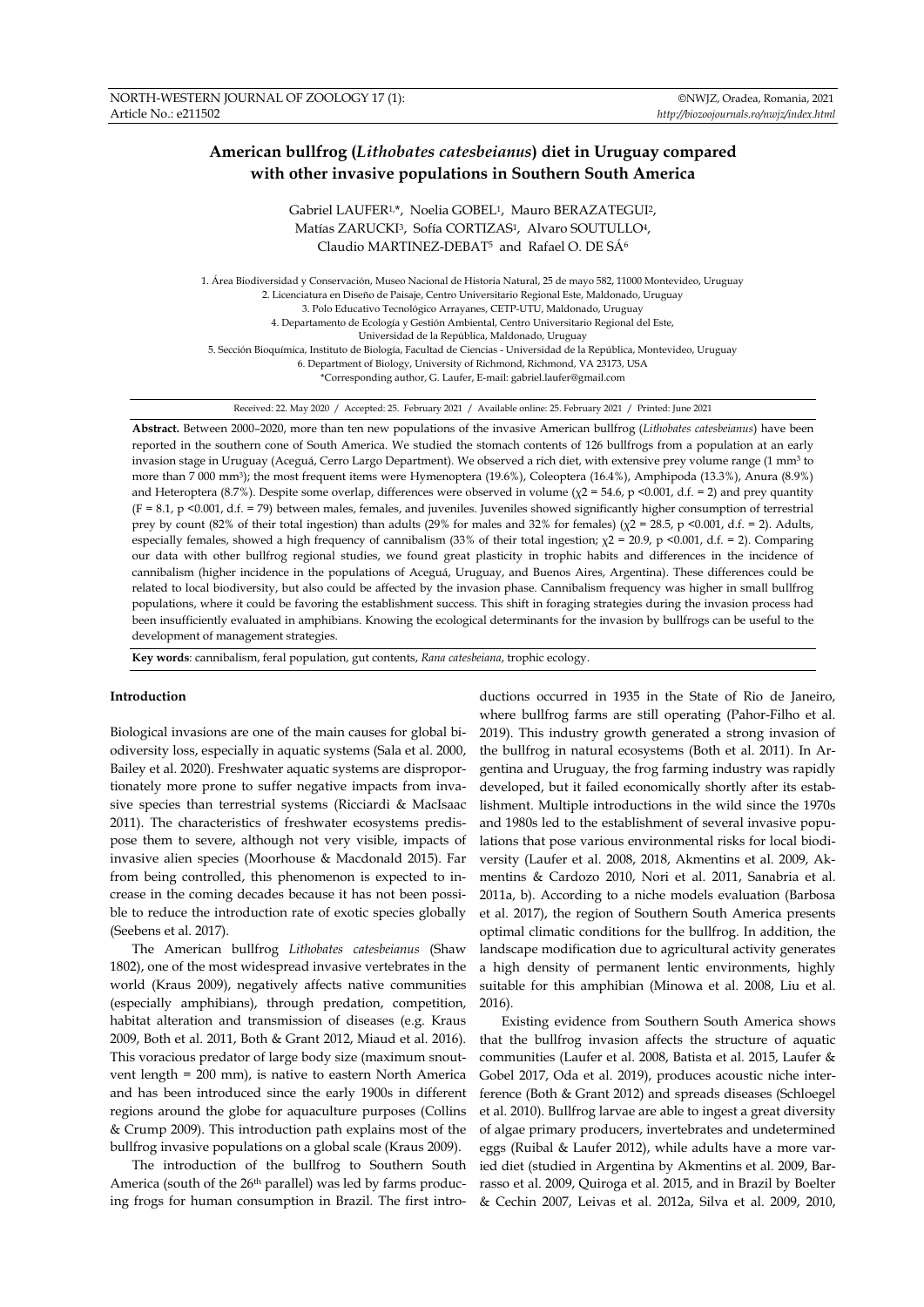2011, 2016). Quiroga et al. (2015) demonstrated the ability of the bullfrog to establish in extreme environments (streams in the high altitude Andean desert), adjusting its diet to the low local species richness.

Knowledge about the trophic ecology of an exotic predator in a new environment is an essential information to understand its potential effects (Solé & Rödder 2010). Studying diet helps us to understand how an invader is performing in the acquisition of food resources, which sustain its populations and could affect native species (Kats & Ferrer 2003). In this context, stomach content analyses can provide essential data about the novel functional connections with different native taxa and energy paths, which cannot be directly inferred from observational studies or evaluations of community structures. Therefore, information on the diet of an invader is necessary for the understanding of its effects and for planning its management (Dick et al. 2013).

Empirical evidence showed a great dietary plasticity in post-metamorphic individuals of *L. catesbeianus*, consuming any live animal they are capable of ingesting, including conspecifics and other amphibians (Bury & Whelan 1984, Adams & Pearl 2007). There is no specific evaluation of the wild populations in Uruguay, although the bullfrog diet has been studied in neighboring countries (e.g. Silva et al. 2009, Quiroga et al. 2015). Thus, the objective of the present study was to evaluate the post-metamorphic bullfrog diet in an Uruguayan population. For this, the stomach content of bullfrogs from a population at the early stage of invasion in the locality of Aceguá (Cerro Largo Department) was analyzed. We compared our results with data from other regional studies. We hypothesized that there should be differences in the composition of the diet, associated with the local availability of prey and with the phase of invasion.

## **Material and Methods**

## Field sampling

We collected individuals in non-systematic surveys, in the locality of Aceguá (31°53'49"S, 54°09'07"W; datum WGS1984; Cerro Largo Department, Uruguay), from 2007 to 2013. In this locality, a wild population of bullfrog in the establishment phase was detected in 2007, restricted approximately 1 200 m around the site were an old bullfrog farm (closed in the 2000s) was located (Laufer & Gobel 2017, Laufer et al. 2018). Post-metamorphic bullfrogs were collected by hand at night (21:00 h to 00:00 h), during the breeding season from November to December, in a permanent lentic freshwater system consisting of nine ponds and artificial water reservoirs. These water bodies had an average surface of approximately 2647 m<sup>2</sup>, with an average distance between ponds of  $1690$  m. They had pH = 7.4 (range: 6.3–8.5), conductivity = 95.9 μS/cm (62–151), dissolved oxygen =  $7.1 \text{ mg}/1$  (1.1–10.4), and 39% (5–100) of their surface was covered by floating or emergent macrophytes; their maximum depth was 2 m, and they were surrounded by natural grasslands in extensive cattle farms. Native amphibian species found at this site were *Leptodactylus luctator*, *L. latinasus*, *L. gracilis*, *L. mystacinus*, *Dendropsophus minutus*, *D. sanborni*, *Phyllomedusa iheringii*, *Boana pulchella*, *Scinax squalirostris*, *S. granulatus*, *Julianus uruguayus*, *Ololygon aromothyella*, *Pseudis minuta*, *Pseudopaludicola falcipes*, *Limnomedusa macroglossa*, *Odontophrynus americanus*, *Physalaemus biligonigerus*, *P. riograndensis* and *Elachistocleis bicolor*. Further information on the location and description of these sites is provided in Laufer et al. (2018) and Gobel et al. (2019).

Bullfrogs were located by staff trained to identify the species, along the shoreline or in water. Once captured by hand, frogs were immediately sacrificed with an overdose of Eugenol and fixed in 10% formaldehyde, following national and international animal welfare regulations (Leary et al. 2013). Then, at the laboratory of the Museo Nacional de Historia Natural, Montevideo (MNHN), individuals were measured with a digital caliper from the snout to the cloaca (SVL, snout-vent length, to the nearest 0.01 mm). Individuals were classified either as juveniles (J, without obvious sexually dimorphic characters, with SVL lower than the minimum size of male bullfrogs, 55 mm; following Wang et al. 2008), adult females (F, sexed based on secondary sexual traits, i.e. relative size of the external tympanum, coloration and presence of swollen thumbs; Howard 1981), or adult males (M). Although juveniles did not present external secondary sexual characters, it should be considered that they could include some sub-adults according to reports for Southern Brazil (Kaefer et al. 2007, Leivas et al. 2012b).

#### Stomach content analysis

The analysis of stomach contents was performed after dissection and extraction of the stomach from fixed specimens. The contents were analyzed in a Petri dish under a binocular magnifying glass (Nikon SMZ-445), and preserved in separate vials for each individual of 70% ethanol. Voucher bullfrog and stomach contents were housed at the herpetological collection of the MNHN (catalog numbers MNHN 4014–16, 4018, 4021–23, 4025, 4040, 4041–47, 4062, 4050, 4065–67, 4093, 4108, 4109).

Prey items were identified to the lowest possible taxonomic level, with the aid of regional identification keys and species lists (Mugnai et al. 2010, Teixeira de Mello et al. 2011, Gobel et al. 2013). The ingestion of plants and inorganic substances was considered accidental and not included in further analyses. Each prey was classified according to its natural history into "aquatic" and "non-aquatic" classes, based on our field observations and bibliography (e.g. Mugnai et al. 2010). For each prey, measurements of length and width were taken with a digital caliper and then its volume was obtained by the equation for an prolate ellipsoid: volume =  $4/3 \times \pi \times$ (length/2)  $\times$  (width/2)<sup>2</sup> (Dunham 1983).

## Statistical analyses

The index of relative importance (IRI) for each prey was calculated using the formula:  $IRI = (N+V) \times F$ , where N = numerical percentage,  $V =$  volumetric percentage, and  $F =$  frequency of occurrence in stomach. IRI values are suitable for ranking the relative importance of food items, considering that the higher the IRI, the higher the importance of a given prey category (Pinkas et al. 1971).

Differences in body size (SVL) between demographic groups were evaluated by a Kruskal-Wallis non-parametric test (due to the non-normality in the data). Statistical significance was tested by Chisquare, and then a post hoc between paired demographic groups. Differences in prey number (total quantity of individual items per stomach), between demographic groups were tested using a General Linear Model (GLM), F-statistic analysis (family Poisson, commonly used for count variables; Logan 2011). Total ingested prey volume per stomach was tested by a Kruskal-Wallis non-parametric test, by Chi-square, and then a post hoc between paired demographic groups. Then, the proportion of aquatic prey items (total number of aquatic items / total ingested items, per stomach) and aquatic prey volume (total volume of aquatic items / total ingested volume, per stomach) was compared between demographic groups by a Kruskal-Wallis non-parametric test, by Chi-square, and then a post hoc between pared demographic groups (Logan 2011).

Differences in prey richness (number of different prey per stomach), between demographic groups were tested using a GLM, Fstatistic analysis (family Poisson). Prey richness was compared among demographic groups by the rarefaction procedure using the R package iNEXT (Hsieh et al. 2016). This analysis is a robust method to compare disparate samples, and allows evaluating the completeness of the data (Chao & Jost 2012).

Trophic diversity was calculated using Hurlbert's probability of interspecific encounter index (PIE) (Hurlbert 1971). This index rang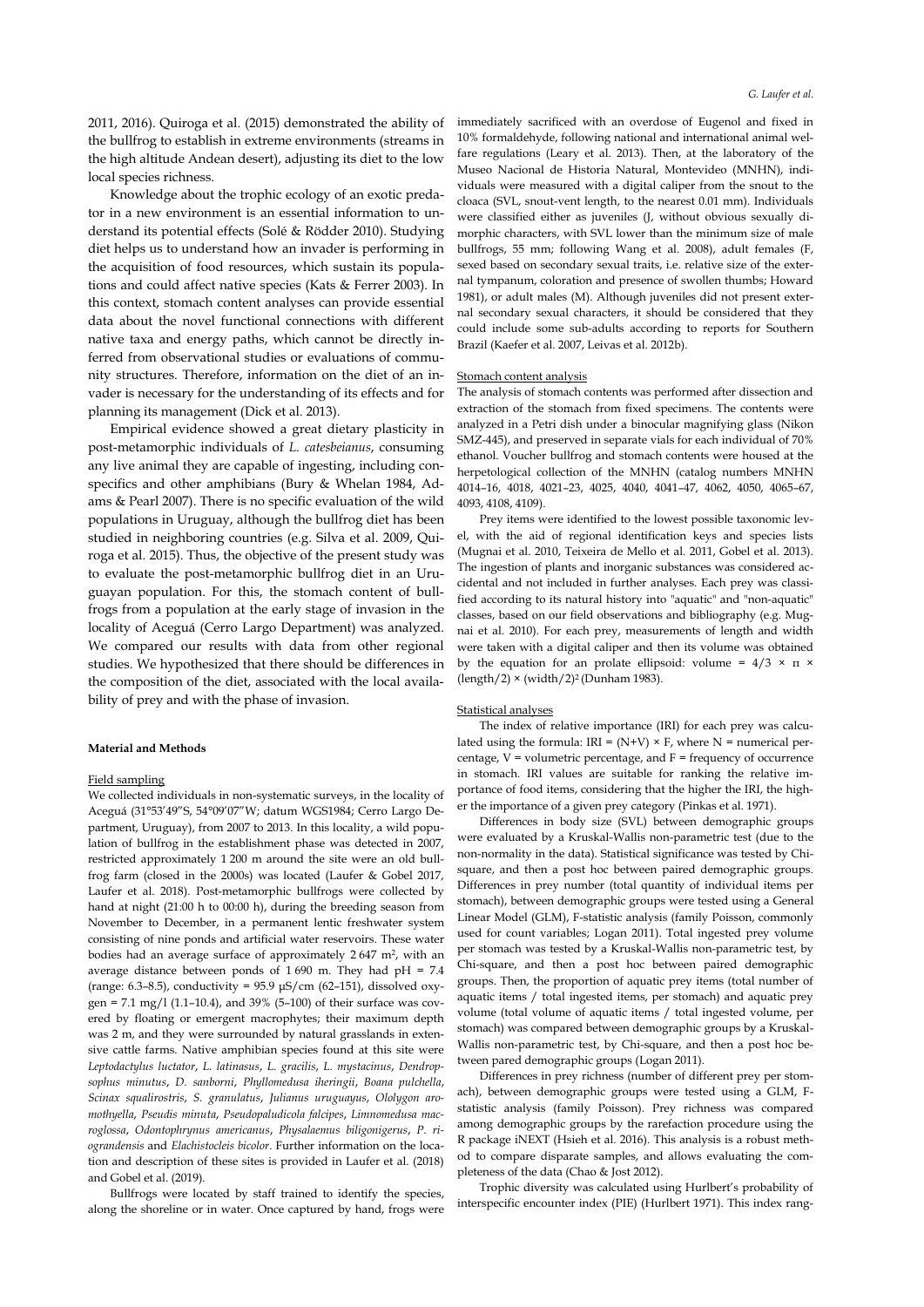es from zero to one, and refers to the probability that two randomly selected individual prey will be of different taxa. We calculated the PIE index for each demographic group, using the R package benthos (van Loon et al. 2015).

We calculated feeding overlaps between adults and juveniles, and between males and females, using Pianka's index (Pianka 1974). This index evaluates the overlap as the consumption of equally available common prey, between two groups (Krebs 1999). To verify the presence of non-random patterns, we calculated and tested our results against null models. We used 5000 randomizations to create pseudo communities, and then statistically compared the mean niche overlap values for A-J and M-F, in these randomized communities with the observed data matrix (algorithm ra3). Interspecific food partitioning might be occurring if the observed mean overlap values are significantly lower than those expected by the null model, whereas similar foraging patterns (corresponding to niche overlap) have higher values than those expected by chance (Winemiller & Pianka 1990). We calculated this Pianka's index using the R package spaa (Zhang 2016), and we tested the null models using the R package EcoSimR (Gotelli & McGill 2006, Gotelli et al. 2015). Regarding statistical significance, the p value obtained in the simulations reflects the probability that the observed value is greater than, or equal to the mean of the simulations performed with the ra3 algorithm.

The incidence of cannibalism, defined as the number of conspecific prey items (tadpole, juvenile or adult) per stomach, was evaluated for demographic groups (J, F and M) and for body sizes (SVL). Differences in the incidence of cannibalism (number of conspecifics per stomach) between demographic groups (J, F, M) were analyzed by a Kruskal-Wallis non-parametric test, by Chi-square, and then a post hoc between paired demographic groups. Finally, to evaluate the relationship of the incidence of cannibalism with the individual body size (SVL), we used a GLM (family binomial). The response variable was presence-absence of cannibalism and SVL was the explanatory variable. All analyses were performed excluding individuals with empty stomachs. All analyses were performed with the software R, considering an α = 0.05 (Logan 2011, R Core Team 2019).

We compared our data with other regional diet studies: two from Argentina (9 de Julio, Buenos Aires Province, Barrasso et al. 2009; Calingasta, San Juan Province, Quiroga et al. 2015), and two studies from Brazil's state of Minas Gerais: campus of the Universidade Federal de Viçosa and Represa do Belvedere, in the municipality of Viçosa, and Santo Antônio do Glória, in the municipality of Vieiras (Silva et al. 2009, 2016). For this, each publication was reviewed and diet data were extracted, i.e. the numerical frequency of each food item for adults and juveniles. Adults were analyzed without discriminating between sexes because some studies did not separate males and females. We did not include other diet reports (e.g. Boelter & Cechin 2007, Akmentins et al. 2009), because they have anecdotal or non-comparable prey taxonomic data. The comparisons were made through a Correspondence Analysis and their statistical significance was analyzed through a Chi-square test (Legendre & Legendre 2012).

### **Results**

The analyzed sample was composed of 51 juveniles (10 with empty stomachs), 23 adult females, and 29 adult males (2 with empty stomachs; Table 1). Mean adult SVL did not differ between sexes (males mean SVL = 119.2 ± 35.3 mm Standard Deviation; females mean SVL = 128.6 ± 32.3 mm), but were significantly greater than those of juveniles (SVL =  $40.0 \pm 8.7$  mm;  $\chi$ 2 = 57.2, p < 0.001, d.f. = 2; Fig. 1A). Stomach contents showed a varied diet, including decapods, gastropods, arachnids, insects, and vertebrates (Table 1). Among the main items in numerical proportion, we observed Hymenoptera (19.6%), Coleoptera (16.4%), Amphipoda (13.3%), Anura (8.9%), Heteroptera (8.7%), Odonata (4.6%), Ephemeroptera (4.6%), Diptera (4.3%), Araneae (3.9%) and Orthoptera (3.4%). In addition, we observed a great variation in the magnitude of total volume of prey, with a range from 1 mm<sup>3</sup> to more than 7 000 mm<sup>3</sup> (Table 1).

On average, males consumed twice as many prey items than females and juveniles (F = 8.1, p < 0.001, d.f. = 79; Fig. 1B). Females consumed a mean volume estimated at 4 986 ± 7 081 mm<sup>3</sup> that did not differ statistically from the volume ingested by males (7 829 ± 14 843 mm<sup>3)</sup>. A significant difference between juveniles and adults (F and M) was found  $(\chi^2)$  $= 54.6$ , p < 0.001, d.f.  $= 2$ , Fig. 1C). Juveniles ingested a mean volume prey of  $32 \pm 77$  mm<sup>3</sup>.

Both terrestrial and aquatic prey items were observed in the diet of *L. catesbeianus*. More than half of the prey recorded in adult stomachs (both by number of items and volume), came from the aquatic ecosystem. In contrast, juveniles showed significantly higher consumption of terrestrial prey, reaching three-quarters of their total ingestion (by number,  $x^2$  = 28.5, p < 0.001, d.f. = 2, and by volume,  $x^2$  = 24.9, p  $50.001$ , d.f.= 2; Fig. 1D, E).

Prey richness was higher in adults than in juveniles (ANOVA,  $F = 16.3$ ,  $p = 0.001$ , d.f. = 79; Fig. 1F), but this difference were not detected by the rarefaction analysis, considering the overlap of the 95% confidence intervals. Rarefaction results indicate that the differences found were due to the sample size (Fig. 2). The diet of the three demographic groups presented comparably high trophic diversity (Hurlbert's index PIE<sub>M</sub> = 0.96, PIE<sub>F</sub> = 0.95, PIE<sub>J</sub> = 0.94). The highest niche overlap was observed between adults and juveniles (Pianka's index observed =  $0.77$ , estimated =  $0.28$ ,  $p_{\text{obs}\text{est}}$  = 1.00), whereas the lowest value was observed between males and females (Pianka's index =  $0.59$ , estimated =  $0.32$ ,  $p_{\text{obs}\text{--}est}$  $= 0.977$ ).

Finally, we observed cannibalism only in adults. The proportion of conspecific prey, both tadpoles and juveniles, was  $0.33 \pm 0.43$  for females and  $0.18 \pm 0.31$  for males. The Kruskal-Wallis non-parametric test, showed statistically significant differences between females and juveniles ( $χ$ 2 = 20.9, p <0.001, d.f.= 2, Fig. 3A). Using a binomial GLM model, we were able to find the relationship between cannibalism ratio and SVL (explained deviance =  $0.6\%$ , adjusted quality = 0.76). This model predicted that cannibalism occurs in individuals over 130 mm in SVL and increases strongly with size (Fig. 3B).

For the comparison of regional data, each reported item was assigned to the following major groups: Ephemeroptera, Diplopoda, Orthoptera, Mollusca, Other Crustaceans, Decapoda, Lepidoptera, Diptera, Hemiptera, Odonata, Arachnida, Coleoptera, Hymenoptera, native vertebrates and *L. catesbeianus* (tadpoles or post-metamorphs). The Correspondence Analysis significantly discriminated the diets from the different bullfrog populations, in relation to their prey frequencies (correlation coefficient =  $1.107$ ,  $\chi$ 2 = 3071.13, d.f.  $= 140$ , p <0.0001, Fig. 4). Meanwhile, we observed that the first axis (with 38.7% of the variance in the data) separated the San Juan Province population (mainly associated with consumption of Hymenoptera, Mollusca, and Decapoda) from the rest of the populations (associated with a greater prey richness). The second axis (with 23.1% of the variance in the data) separated the populations from Buenos Aires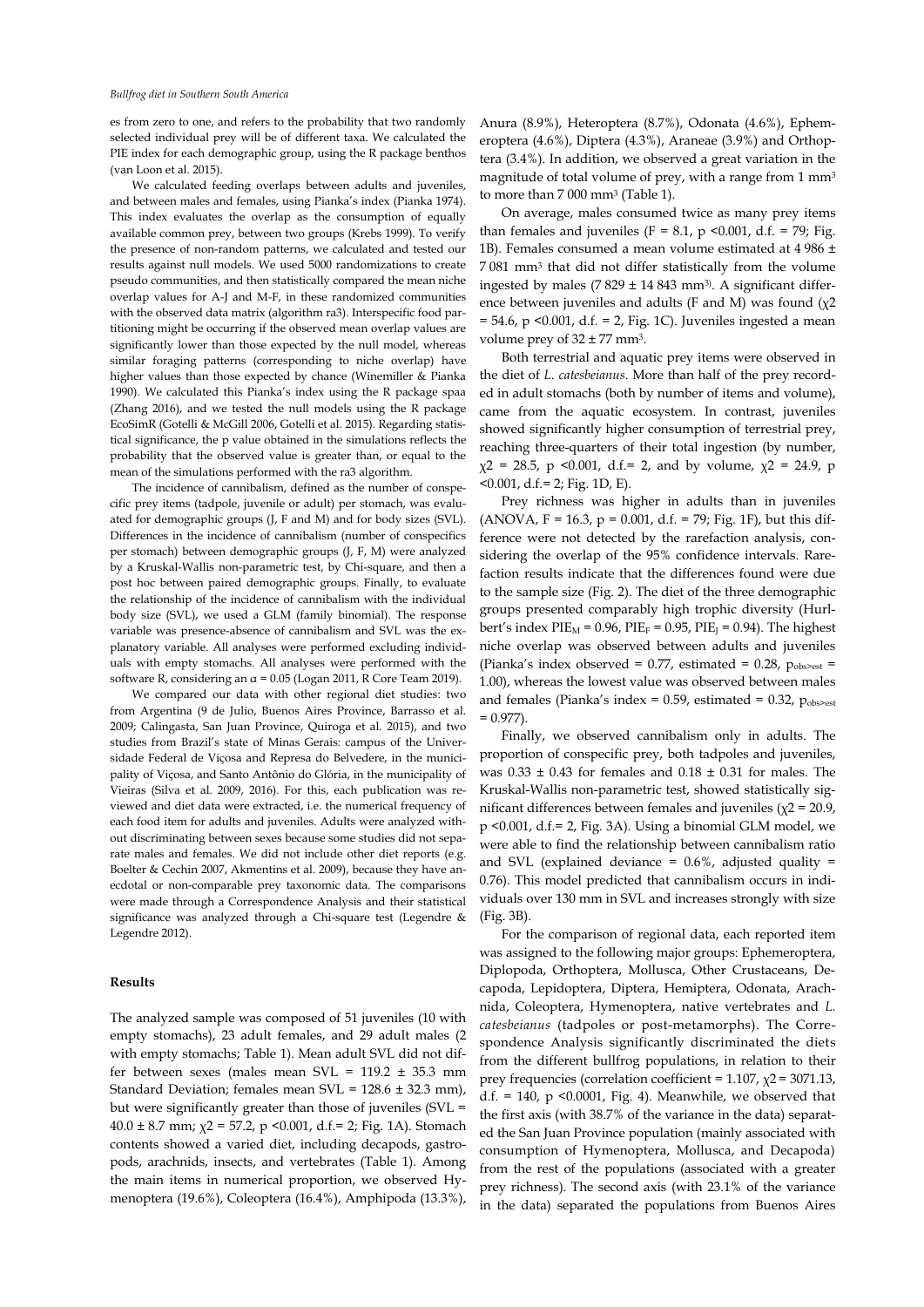Table 1. Bullfrog *L. catesbeianus* diet in Aceguá, Cerro Largo Department, Uruguay. Gut content is presented for adults and juveniles. Each prey is presented with its taxonomy and its habits: aquatic (A) or terrestrial (T). n = number of individuals, Vol = estimated volume,  $IRI = index$  of relative importance,  $L = larva$ ,  $A = adult$ . The volume data that could not be obtained appear as na (not available).

| Prey         |                              |                      |                     |                         |                |                           | Juveniles |                     |               | Adults |
|--------------|------------------------------|----------------------|---------------------|-------------------------|----------------|---------------------------|-----------|---------------------|---------------|--------|
| Class        | Order                        | Family               | Genus<br>/ Species  | Terrestrial/<br>Aquatic | n              | Vol<br>(mm <sup>3</sup> ) | IRI       | n                   | Vol<br>(mm3)  | IRI    |
| Malacostraca | Decapoda                     | Trychodactylidae     |                     | А                       |                |                           |           | 3                   | 6 854.58      | 3.33   |
| Malacostraca | Amphipoda                    |                      |                     | А                       | 32             | 188.73                    | 77.44     | 23                  | 102.29        | 10.11  |
| Malacostraca | Isopoda                      |                      |                     | T                       | $\overline{2}$ | 128.95                    | 3.63      | $\mathbf{1}$        | 37.75         | 0.15   |
| Branchiopoda | Cladocera                    |                      |                     | А                       |                |                           |           | 8                   | na            | 0.58   |
| Ostracoda    |                              |                      |                     | А                       |                |                           |           | $\overline{2}$      | na            | 0.15   |
| Diplopoda    |                              |                      |                     | T                       |                |                           |           | $\mathbf{1}$        | 123.37        | 0.17   |
| Gastropoda   | Pulmonata                    | Ancylidae            |                     | А                       |                |                           |           | $\mathbf{1}$        | 0.18          | 0.07   |
| Arachnida    | Araneae                      |                      |                     | T                       | 8              | 25.75                     | 18.98     | 8                   | 140.73        | 8.93   |
| Arachnida    | Acari                        |                      |                     | А                       | $\mathbf{1}$   | 0.15                      | 0.13      | $\overline{2}$      | 0.033         | 0.29   |
| Arachnida    | Opiliones                    |                      |                     | T                       |                |                           |           | $\mathbf{1}$        | 247.49        | 0.19   |
| Insecta      | Blattaria                    | Blattellidae         |                     | $\mathbf T$             | $\mathbf{1}$   | 106.21                    | 2.82      |                     |               |        |
| Insecta      | Coleoptera                   | Curculionidae        |                     | А                       | $\overline{2}$ | 14.86                     | 1.76      | 16                  | 187.69        | 23.65  |
| Insecta      | Coleoptera                   | Dytiscidae (A)       |                     | А                       |                |                           |           | 8                   | 4 613.52      | 9.96   |
| Insecta      | Coleoptera                   | Dytiscidae (L)       |                     | А                       | $\mathbf{1}$   | 0.48                      | 0.14      | $\mathbf{1}$        | 0.032         | 0.07   |
| Insecta      | Coleoptera                   | Hydrophilidae (A)    |                     | А                       |                |                           |           | 14                  | 4787.85       | 31.87  |
| Insecta      | Coleoptera                   | Staphylinidae        |                     | $\mathbf T$             | $\mathbf{1}$   | 0.18                      | 0.13      |                     |               |        |
| Insecta      | Coleoptera                   | Scarabaeidae         |                     | T                       | $\mathbf{1}$   | 122.12                    | 3.20      | 10                  | 4 2 2 2.9     | 11.07  |
| Insecta      | Coleoptera                   | Grynidae             |                     | А                       |                |                           |           | $\mathbf{1}$        | 468.94        | 0.23   |
| Insecta      | Coleoptera (L)               |                      |                     | А                       | $\mathbf{1}$   | 48.35                     | 1.42      |                     |               |        |
| Insecta      | Coleoptera                   |                      |                     | na                      | 6              | 52.15                     | 14.12     | 6                   | 1 644.28      | 5.84   |
| Insecta      | Collembola                   |                      |                     | na                      |                |                           |           | $\mathbf{1}$        | na            | 0.07   |
| Insecta      | Diptera                      | Cyclorrapha          |                     | T                       |                |                           |           | $\mathbf{1}$        | 5.86          | 0.15   |
| Insecta      | Diptera                      | Nematocera           |                     | T                       | 5              | 21.68                     | 3.66      |                     |               |        |
| Insecta      | Diptera                      | Tabanidae            |                     | T                       |                |                           |           | $\mathbf{1}$        | na            | 0.07   |
| Insecta      | Diptera (L)                  |                      |                     | А                       |                |                           |           | $\mathbf{1}$        | 5.86          | 0.15   |
| Insecta      | Diptera (pupa)               |                      |                     | А                       |                |                           |           | $\overline{2}$      | 0.18          | 0.15   |
| Insecta      | Diptera                      |                      |                     | T                       | 7              | 25.97                     | 13.50     | $\mathbf{1}$        | 3.96          | 0.15   |
| Insecta      | Ephemeroptera (A)            |                      |                     | $\mathbf T$             | 18             | 60.21                     | 24.62     | $\mathbf{1}$        | 105.84        | 0.16   |
| Insecta      | Hemiptera                    | Cercopidae           |                     | $\mathbf T$             | 3              | 5.09                      | 0.91      |                     |               |        |
| Insecta      | Heteroptera                  | Belostomatidae       |                     | А                       | $\overline{2}$ | 21.23                     | 1.55      | 25                  | 12 378.95     | 87.88  |
| Insecta      | Heteroptera                  | Corixidae            |                     | А                       | $\mathbf{1}$   | 25.99                     | 0.89      |                     |               |        |
| Insecta      | Heteroptera                  | Notonectidae         |                     | А                       | $\mathbf{1}$   | 2.43                      | 0.32      | 5                   | 122.39        | 1.88   |
| Insecta      |                              |                      |                     | T                       | $\overline{2}$ | 2.56                      | 0.88      |                     |               |        |
| Insecta      | Heteroptera                  |                      |                     | $\mathbf T$             | $\mathbf{1}$   | 27.00                     | 0.91      |                     |               |        |
| Insecta      | Homoptera                    |                      |                     | $\mathbf T$             | $\mathbf{1}$   | 5.92                      | 0.40      | 12                  | 842.98        | 13.29  |
| Insecta      | Hymenoptera                  | Apidae<br>Formicidae |                     | T                       | 11             | 46.38                     | 11.98     | 25                  | 105.34        | 21.97  |
|              | Hymenoptera                  |                      | Acromyrmex          |                         |                |                           |           |                     |               |        |
| Insecta      | Hymenoptera                  | Formicidae           | Brachymyrmex        | T<br>T                  |                |                           |           | $\mathbf{1}$        | 0.73          | 0.07   |
| Insecta      | Hymenoptera                  | Formicidae           | Pheidole            | T                       |                |                           |           | 2<br>$\overline{2}$ | 2.27          | 0.44   |
| Insecta      | Hymenoptera                  | Formicidae           | Solenopsis          |                         |                |                           |           |                     | 4.85          | 0.58   |
| Insecta      | Hymenoptera                  | Formicidae           |                     | T                       | 21             | 89.23                     | 49.64     | 3                   | 3.75          | 1.09   |
| Insecta      | Hymenoptera                  | Vespidae             |                     | $\mathbf T$             |                |                           |           | $\overline{c}$      | 333.64        | 0.70   |
| Insecta      | Hymenoptera                  |                      |                     | $\mathbf T$             |                |                           |           | $\mathbf{1}$        | 1.20          | 0.15   |
| Insecta      | Isoptera                     | Termitidae           |                     | $\mathbf T$             | $\mathbf{1}$   | 6.09                      | 0.41      |                     |               |        |
| Insecta      | Lepidoptera (L)              |                      |                     | $\mathbf T$             |                |                           |           | 2                   | 483.98        | 0.38   |
| Insecta      | Lepidoptera (A)              |                      |                     | $\mathbf T$             | $\mathbf{1}$   | 4.74                      | 0.38      |                     |               |        |
| Insecta      | Odonata                      | Anisoptera (A)       |                     | T                       | $1\,$          | 5.13                      | 0.38      |                     |               |        |
| Insecta      | Odonata                      | Anisoptera (L)       |                     | А                       | $\mathbf{1}$   | 477.53                    | 11.75     | 9                   | 4031.78       | 12.20  |
| Insecta      | Odonata                      | Zigoptera (A)        |                     | $\mathbf T$             |                |                           |           | 4                   | 71.80         | 1.19   |
| Insecta      | Odonata (A)                  |                      |                     | $\mathbf T$             | $\overline{2}$ | 6.26                      | 0.67      | $\overline{2}$      | na            | 0.29   |
| Insecta      | Orthoptera                   | Gryllidae            |                     | T                       | $\overline{4}$ | 106.84                    | 14.47     | $\overline{2}$      | 227.55        | 0.66   |
| Insecta      | Orthoptera                   | Gryllotalpidae       |                     | T                       |                |                           |           | 5                   | 1 029.29      | 2.74   |
| Insecta      | Orthoptera                   |                      |                     | $\mathbf T$             | $\overline{2}$ | 0.70                      | 0.54      | $\mathbf{1}$        | 459.40        | 0.23   |
| Insecta      | Thysanura                    |                      |                     | $\mathbf T$             |                |                           |           | $\mathbf{1}$        | 170.09        | 0.18   |
| Insecta      |                              |                      |                     | na                      | 9              | 0.77                      | 9.49      | $\overline{2}$      | na            | 0.29   |
|              | Actinopterygii Characiformes | Characidae           | Astyanax sp.        | А                       |                |                           |           | 6                   | 8 4 5 9 . 4 9 | 7.17   |
|              | Actinopterygii Characiformes |                      |                     | А                       |                |                           |           | $\mathbf{1}$        | 3 3 2 0.26    | 0.74   |
| Amphibia     | Anura                        | Hylidae              | Boana pulchella (L) | А                       |                |                           |           | 2                   | 4 3 3 7 . 0 6 | 1.07   |
| Amphibia     | Anura                        | Ranidae              | L. catesbeianus (L) | А                       |                |                           |           | 23                  | 74 906.63     | 167.64 |
| Amphibia     | Anura                        | Ranidae              | L. catesbeianus (A) | А                       |                |                           |           | 11                  | 77421.66      | 77.33  |
| Amphibia     | Anura                        |                      |                     | $\mathbf T$             |                |                           |           | $\mathbf{1}$        | 2526.60       | 0.60   |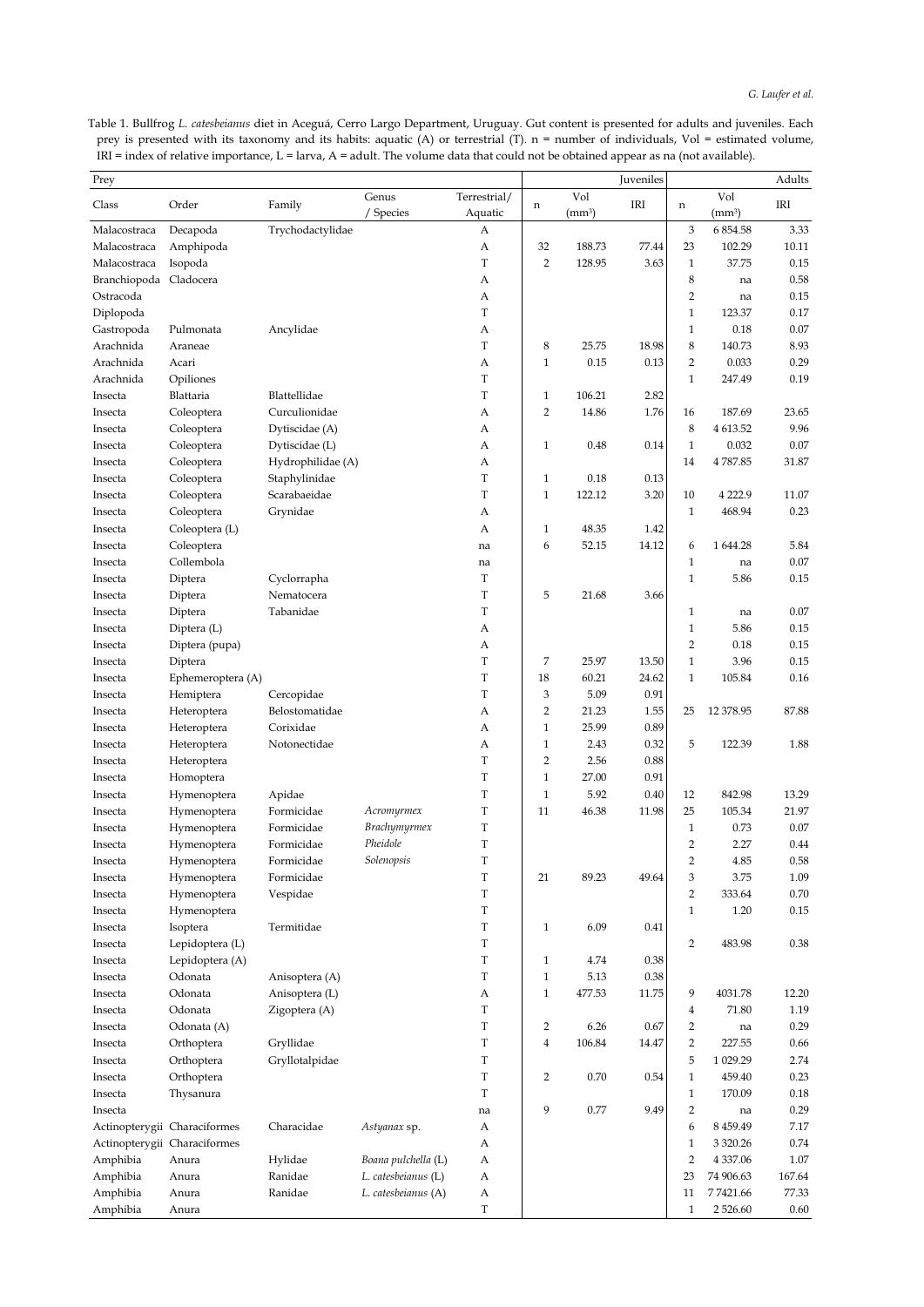

Figure 1. Bullfrog *L. catesbeianus* stomachs contents and differences between demographic groups (Females, Males and Juveniles) in mean body size, measured as snout vent length = SVL (A), mean prey number = Prey number (B), mean prey volume = Prey vol (C), mean proportion of number of aquatic prey = Prop N aquatic (D), mean proportion of volume of aquatic prey = Prop vol aquatic (E), and mean prey richness = Prey richness (F). The bars show the standard error. Statistically significant differences between demographic groups are indicated with different lowercase letters. The absence of statistical significant differences is indicated as n.s.



Figure 2. Prey richness analyzed by rarefaction procedure for Bullfrog *L. catesbeianus* stomachs from Aceguá, Uruguay. The result of rarefaction is shown for females (circle), males (square) and juveniles (triangle). The continuous lines are the result of the interpolation made by the rarefaction analysis, while the dotted lines are the extrapolation. The shaded area represents the 95% confidence intervals.



Figure 3. Cannibalism proportion in the Bullfrog from Aceguá, Uruguay (= Cannibalism prop). Data are provided for demographic groups (A) and for individual SVL (B). In (A), the bars show the standard error. Statistically significant differences between demographic groups are indicated with different lowercase letters. In (B), the prediction of the binomial model was included.



Figure 4. Correspondence analysis for the frequency data of diet of this study (URU) and those of San Juan (SJ, Quiroga el al. 2015), Province of Buenos Aires (BA, Barrasso et al. 2009), Argentina, and those of Minas Gerais, Brazil (MG1, MG2, MG3, Silva et al. 2009, 2010, 2016). For each data set, it is discriminated between adults (A) and juveniles (J). Study sites are represented by circles and prey by triangles.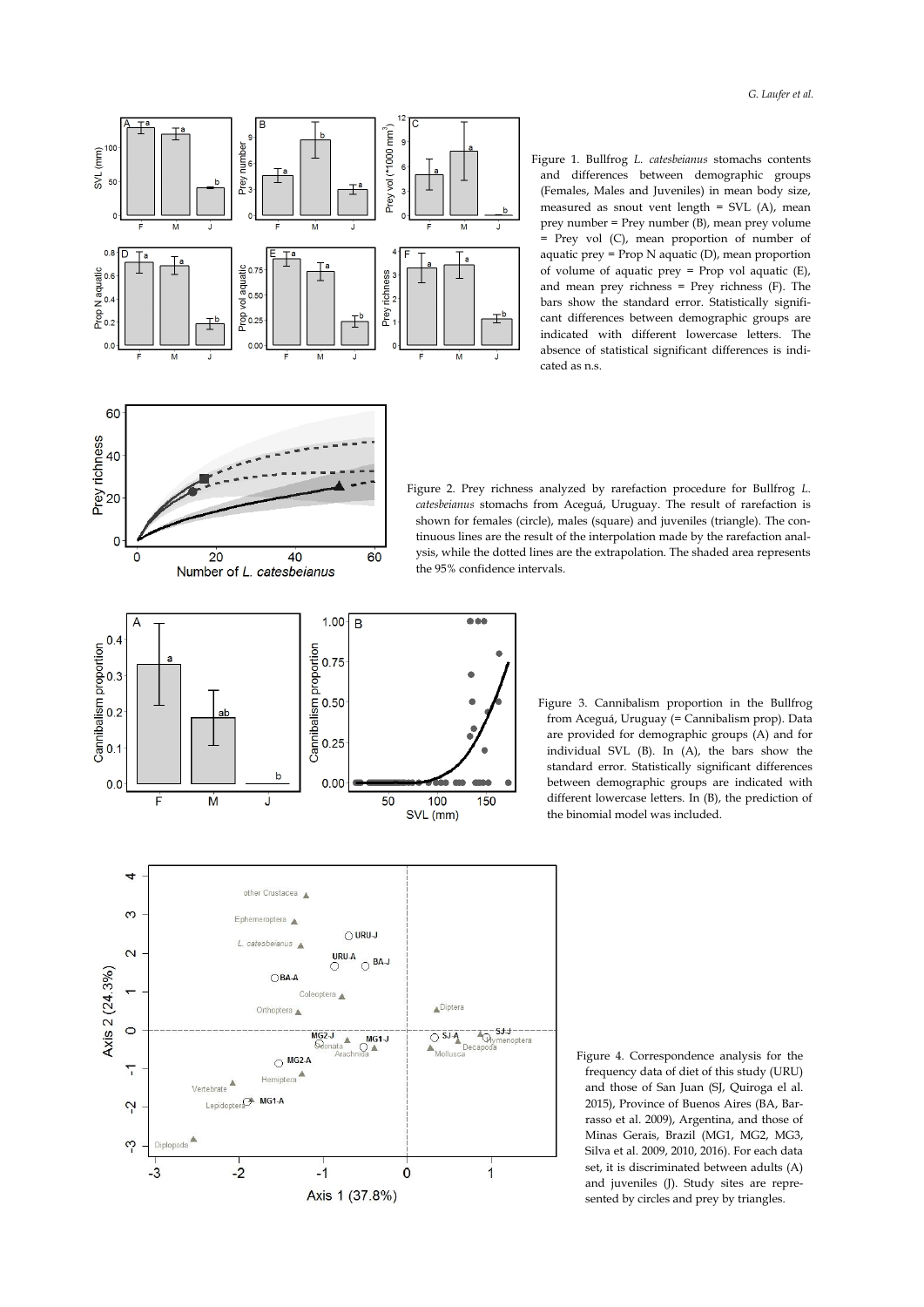Province and Uruguay (associated with consumption of *L. catesbeianus* and crustaceans) from the rest of the populations from south-eastern Brazil (associated with consumption of Diplopoda, Lepidoptera, and native vertebrates).

## **Discussion**

Our findings, the first diet evidence for post-metamorphic *L. catesbeianus* in Uruguay, showed great plasticity, related to the exploitation of resources from both aquatic and terrestrial environments. Despite the species' aquatic habits, bullfrog populations seem to be partially supported by terrestrial prey. In fact, juvenile bullfrogs are known to exploit resources from shallow temporary water bodies and vegetated areas adjacent their aquatic habitats (Gahl et al. 2009). Prey diversity, belonging to different environments and trophic levels, shows that bullfrogs could be acting as a novel generalist top predator within local frog assemblages (Bury & Whelan 1984, Hirai 2004, Wang et al. 2008, Jancowski & Orchard 2013). This integration of different pathways and food webs could sustain the populations of this large-bodied anuran (Woodward & Hildrew 2001, Arim et al. 2010).

According to our observations, bullfrog feeding strategies change along its ontogeny. Despite some overlapping niches, we could identify strong differences between demographic groups, especially in diet composition and volume, between juveniles and adults. This shows the occurrence of different foraging strategies at each phase. Bissattini et al. (2019) showed that bullfrog juveniles overlap in diet composition with native anurans, suggesting a significant degree of competition for trophic resources.

Initially, bullfrog tadpoles feed on aquatic organisms (mostly primary producers) and detritus, incorporating small invertebrates and undetermined eggs (Schiesari et al. 2009, Ruibal & Laufer 2012). Then, after metamorphosis juveniles consume a great proportion of terrestrial prey, increasing aquatic prey intake in the adult phase (e.g. Hirai 2004, Bissattini et al. 2019). The observed variations show the capacity of this species to use different resources, but the intake of mostly terrestrial prey by juveniles may also have other explanations. Juveniles frequently appear in terrestrial areas, probably to disperse, escape predation or cannibalism and even to thermoregulate (Lillywhite 1970, DeAngelis et al. 1980). This diet shift in juveniles could be possibly explained by the predation risk associated with the presence of conspecific adults inside the water bodies. As we observed in Uruguay, cannibalism seems to be a frequent strategy in adult bullfrogs, which could affect juveniles' habitat selection and diet (Foster et al. 1988).

Cannibalism is a phenomenon widely reported in amphibians, with individual benefits in survival or reproduction (Bury & Whelan 1984, Polis & Myers 1985, Stuart & Painter 1993). It can be a strategy for the integration of major energetic pathways (Mayntz & Toft 2006), generating an important regulation of population structure and dynamics (Fox 1975, Polis 1981, Ziemba & Collins 1999, Park et al. 2005, Measey et al. 2015). This regulation has such a significant impact on the invasive populations of bullfrogs that Govindarajulu et al. (2005) concluded that the elimination of adults could lead to greater survival of the early postmetamorphic stages, explained by a reduction in cannibalism rate. Managing this behavior can lead to future development of control strategies for amphibian invasions (Crossland et al. 2012).

The comparison of diet studies in Southern South America showed the bullfrog's great plasticity (Kraus 2009). This species is notorious for invading very different communities. Unlike the rest of the studies, the desert high Andean environment of Argentina, sustains bullfrogs with restricted prey diversity (Quiroga et al. 2015). In the correspondence analysis that population differs from the others in its prey composition and richness. In any case, the second axis of the analysis separates the populations of Buenos Aires and Uruguay from those from south-eastern Brazil (Minas Gerais). This could be due to geographical differences that affect prey richness and abundances (e.g. Vinson & Hawkins 2003, Villalobos et al. 2013), but also could be affected by differences in bullfrog invasion stage. While the Brazilian populations were in an expansion phase (Both et al. 2011), those of Uruguay and Buenos Aires were probably at an early establishment stage (Barrasso et al. 2009, Laufer et al. 2018).

While Brazilian populations consumed a greater amount of native anurans (Boelter & Cechin 2007, Silva et al. 2009, 2010, 2016), populations from Buenos Aires and Uruguay were mostly cannibalistic. Jancowski & Orchard (2013) reviewed worldwide bullfrog diet studies finding that cannibalism was a minor component of the diet, increasing only in the absence of alternative prey. These authors suggest that cannibalism remains an option that would be of variable importance from site to site, season to season, and year to year. They also considered that cannibalism should be important when bullfrog diet would drive down native amphibian abundances. Our regional analysis is plausible evidence towards understanding the role of cannibalism during the different phases of bullfrog invasion. While at early stages conspecific consumption would be a strategy to access more resource paths, cannibalism would decrease during the expansion phase. In this phase, bullfrog densities would be lower (at the invasion front) and the encounter rate with native amphibians would be higher (Pizzatto & Shine 2008, Measey et al. 2015). Changes in foraging strategies and cannibalistic behavior have been identified in other invasive species and have been associated with the availability of prey and the invasion dynamics (e.g. Cottrell 2005, Carol et al. 2009, Brown et al. 2013). Understanding the differences in dietary strategies between ontogenic stages and population phases of an invader is key information for the development of successful control strategies.

Our study contributes with relevant data for management of bullfrog invasion in Southern South America and the related environmental risks. In addition, the Uruguayan environmental authorities should consider our results as a call for the need of an urgent effective control of the invasion of the bullfrog. In this sense, the recent 283/2020 Resolution of the Environment and Sustainable Development Ministry of Argentina, declaring to American bullfrogs as a harmful invasive species for the biodiversity is a promising example in the region.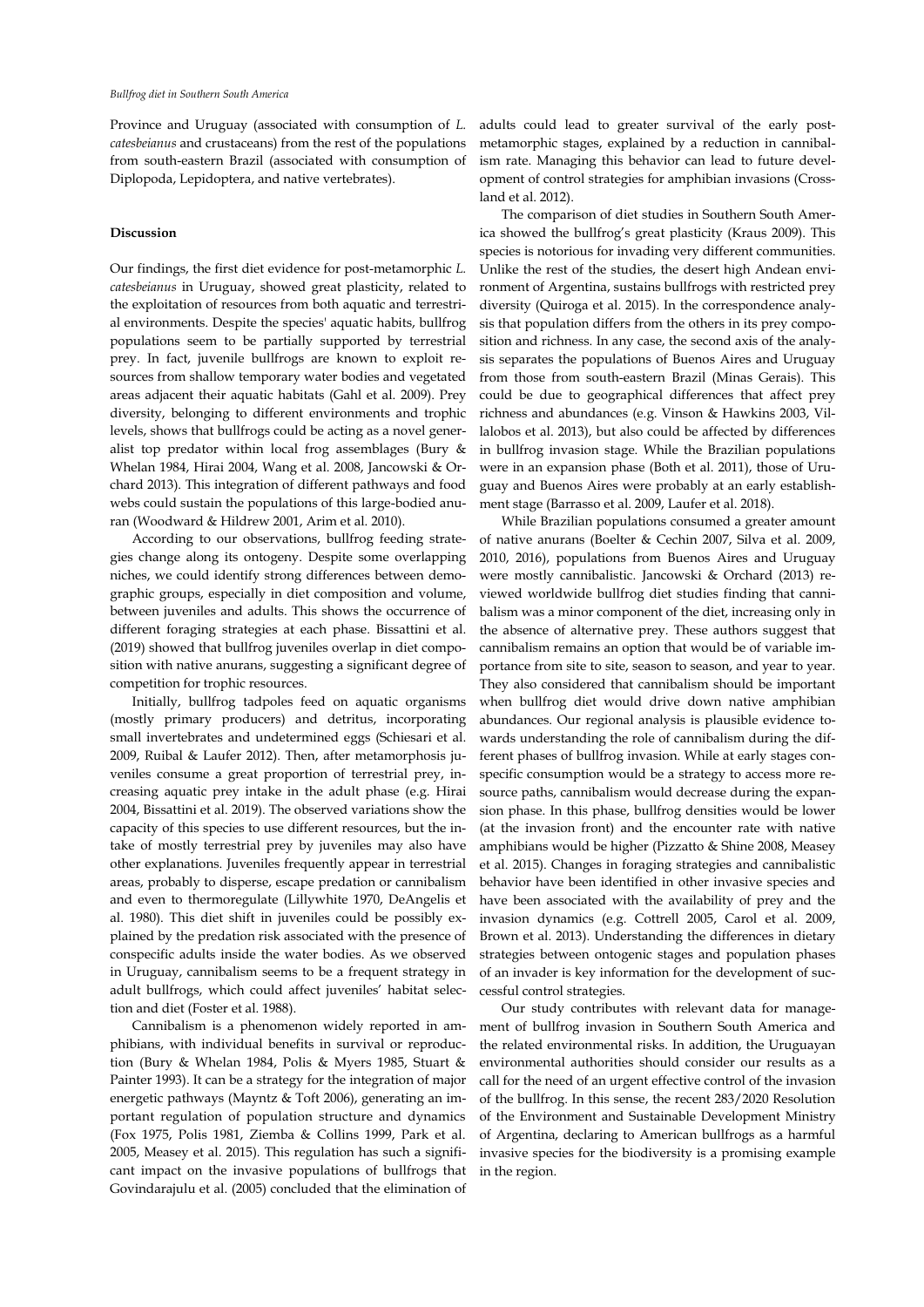**Acknowledgement.** GL and NG thank the Agencia Nacional de Investigación e Innovación (ANII) and the Programa de Desarrollo de las Ciencias Básicas (PEDECIBA), Uruguay, for their postgraduate grants. GL is a member of the Sistema Nacional de Investigadores (SNI), Uruguay. We all thank the local residents of the studied sites for their contributions during fieldwork. We are indebted to the Rufford Foundation for providing financial support for our research. GL and NG thank ANII for their scholarships (POS\_NAC\_GL\_doctorado and POS\_NAC\_2015\_1\_109517). We thank the editor Yurii Kornilev, one anonymous reviewer, and Emanuel Teixeira da Silva for their valuable comments, which helped us to improve the manuscript.

#### **References**

- Adams, M., Pearl, C. (2007): Problems and opportunities managing invasive Bullfrogs: is there any hope? pp. 679-693. In: Gherardi, F. (ed), Biological invaders in inland waters: Profiles, distribution, and threats. Springer.
- Akmentins, M.S., Cardozo, D.E. (2010): American bullfrog *Lithobates catesbeianus* (Shaw, 1802) invasion in Argentina. Biological Invasions 12: 735-737.
- Akmentins, M.S., Pereyra, L.C., Lescano, J.N. (2009): Primer registro de una población asilvestrada de rana toro (*Lithobates catesbeianus*) en la provincia de Córdoba, Argentina: Notas sobre la biología de la especie. Cuadernos de Herpetología 23: 25-32.
- Arim, M., Abades, S.R., Laufer, G., Loureiro, M., Marquet, P.A. (2010): Food web structure and body size: trophic position and resource acquisition. Oikos 119: 147-153.
- Bailey, S.A., Brown, L., Campbell, M.L., Canning‐Clode, J., Carlton, J.T., Castro, N. et al. (2020): Trends in the detection of aquatic non-indigenous species across global marine, estuarine and freshwater ecosystems: A 50‐year perspective. Diversity and Distributions 26: 1780-1797.
- Barbosa, F.G., Both, C., Araújo, M.B. (2017): Invasive American bullfrogs and African clawed frogs in South America: high suitability of occurrence in biodiversity hotspots. Zoological Studies 56: e28.
- Barrasso, D.A., Cajade, R., Nenda, S.J., Baloriani, G., Herrera, R. (2009): Introduction of the American bullfrog *Lithobates catesbeianus* (Anura: Ranidae) in natural and modified environments: an increasing conservation problem in Argentina. South American Journal of Herpetology 4: 69-75.
- Batista, M., Silva, M., Barreto, C. (2015): Effects of introduction and decline of a Bullfrog population (*Lithobates catesbeianus*) in a community of amphibians in the Cerrado from Central Brazil. Herpetology Notes 8: 263-265.
- Bissattini, A.M., Buono, V., Vignoli, L. (2019): Disentangling the trophic interactions between American bullfrogs and native anurans: Complications resulting from post-metamorphic ontogenetic niche shifts. Aquatic Conservation: Marine and Freshwater Ecosystems 29: 270-281.
- Boelter, R.A., Cechin, S.Z. (2007): Impact of the Bullfrog diet (*Lithobates catesbeianus*: Anura, Ranidae) on native fauna: case study from the region of Agudo-RS-Brazil. Nature Conservation 5: 115-123.
- Both, C., Grant, T. (2012): Biological invasions and the acoustic niche: the effect of bullfrog calls on the acoustic signals of white-banded tree frogs. Biology Letters 8: 714-716.
- Both, C., Lingnau, R., Santos-Jr, A., Madalozzo, B., Lima, L.P., Grant, T. (2011): Widespread occurrence of the American bullfrog, *Lithobates catesbeianus* (Shaw, 1802) (Anura: Ranidae), in Brazil. South American Journal of Herpetology 6: 127-134.
- Brown, G.P., Kelehear, C., Shine, R. (2013): The early toad gets the worm: cane toads at an invasion front benefit from higher prey availability. Journal of Animal Ecology 82: 854-862.
- Bury, R.B., Whelan, J.A. (1984): Ecology and management of the bullfrog. US Department of the Interior, Fish and Wildlife Service, Washington.
- Carol, J., Benejam, L., Benito, J., García-Berthou, E. (2009): Growth and diet of European catfish (*Silurus glanis*) in early and late invasion stages. Fundamental and Applied Limnology 174: 317-328.
- Chao, A., Jost, L. (2012): Coverage-based rarefaction and extrapolation: Standardizing samples by completeness rather than size. Ecology 93: 2533- 2547.
- Collins, J.P., Crump, M.L. (2009): Extinction in our times: global amphibian decline. Oxford University Press, New York.
- Cottrell, T.E. (2005): Predation and cannibalism of lady beetle eggs by adult lady beetles. Biological Control 34: 159-164.
- Crossland, M.R., Haramura, T., Salim, A.A., Capon, R.J., Shine, R. (2012): Exploiting intraspecific competitive mechanisms to control invasive cane toads (*Rhinella marina*). Proceedings of the Royal Society B: Biological Sciences 279: 3436-3442.
- DeAngelis, D.L., Cox, D.K., Coutant, C.C. (1980): Cannibalism and size

dispersal in young-of-the-year largemouth bass: experiment and model. Ecological Modelling 8: 133-148.

- Dick, J.T., Gallagher, K., Avlijas, S., Clarke, H.C., Lewis, S.E., Leung, S., et al. (2013): Ecological impacts of an invasive predator explained and predicted by comparative functional responses. Biological Invasions 15: 837-846.
- Dunhan, A.E. (1983): Realized niche overlap, resource abundance, and intensity of interspecific competition. pp.261-280. In: Huey, R.B., Pianka, E.R., Schoener, T.W. (eds), Lizard Ecology: Studies of a Model Organism. Harvard University Press.
- Foster, S.A., Garcia, V.B., Town, M.Y. (1988): Cannibalism as the cause of an ontogenetic shift in habitat use by fry of the threespine stickleback. Oecologia 74: 577-585.
- Fox, L.R. (1975): Cannibalism in natural populations. Annual Review of Ecology, Evolution, and Systematics 6: 87-106.
- Gahl, M.K., Calhoun, A.J., Graves, R. (2009): Facultative use of seasonal pools by American bullfrogs (*Rana catesbeiana*). Wetlands 29: 697-703.
- Gobel, N., Cortizas, S., Mautone, J.M., Borteiro, C., Laufer, G. (2013): Predation of *Pseudis minuta* Günther 1858, by *Lethocerus annulipes* (Heteroptera: Belostomatidae). Cuadernos de Herpetología 27: art.63.
- Gobel, N., Laufer, G., Cortizas, S. (2019): Changes in aquatic communities recently invaded by a top predator: evidence of American bullfrogs in Aceguá, Uruguay. Aquatic Sciences 81: art.8.
- Gotelli, N.J., Hart, E.M., Ellison, A.M. (2015): EcoSimR: Null model analysis for ecological data. R package version 0.1.0.
- Gotelli, N.J., McGill, B.J. (2006): Null versus neutral models: what's the difference? Ecography 29: 793-800.
- Govindarajulu, P., Altwegg, R., Anholt, B.R. (2005): Matrix model investigation of invasive species control: bullfrogs on Vancouver Island. Ecological Applications 15: 2161-2170.
- Hiari, T. (2004): Diet composition of introduced bullfrog, *Rana catesbeiana*, in the Mizorogaike Pond of Kyoto, Japan. Ecological Research 19: 375-380.
- Howard, R.D. (1981): Sexual dimorphism in bullfrogs. Ecology 303-310.
- Hsieh, T.C., Ma, K.H., Chao, A. (2016): iNEXT: an R package for rarefaction and extrapolation of species diversity (Hill numbers). Methods in Ecology and Evolution 7: 1451-1456.
- Hurlbert, S.H. (1971): The nonconcept of species diversity: a critique and alternative parameters. Ecology 52: 577-586.
- Jancowski, K., Orchard, S. (2013): Stomach contents from invasive American bullfrogs *Rana catesbeiana* (= *Lithobates catesbeianus*) on southern Vancouver Island, British Columbia, Canada. NeoBiota 16: art.17.
- Kaefer, I.L., Boelter, R.A., Cechin, S.Z. (2007): Reproductive biology of the invasive bullfrog *Lithobates catesbeianus* in southern Brazil. Annales Zoologici Fennici 2007: 435-444.
- Kats, L.B., Ferrer, R.P. (2003): Alien predators and amphibian declines: review of two decades of science and the transition to conservation. Diversity and Distributions 9: 99-110.
- Kraus, F. (2009): Alien reptiles and amphibians: a scientific compendium and analysis. Springer Science & Business Media, Netherlands.
- Krebs, C.J. (1999): Ecological Methodology. Addison Welsey Educational Publishers, California.
- Laufer, G., Canavero, A., Núñez, D., Maneyro, R. (2008): Bullfrog (*Lithobates catesbeianus*) invasion in Uruguay. Biological Invasions 10: 1183-1189.
- Laufer, G., Gobel, N. (2017): Habitat degradation and biological invasions as a cause of amphibian richness loss: a case report in Aceguá, Cerro Largo, Uruguay. Phyllomedusa 16: 289-293.
- Laufer, G., Gobel, N., Borteiro, C., Soutullo, A., Martínez-Debat, C., de Sá, R.O. (2018): Current status of American bullfrog, *Lithobates catesbeianus*, invasion in Uruguay and exploration of chytrid infection. Biological Invasions 20: 285-291.
- Leary, S.L., Underwood, W., Anthony, R., Cartner, S., Corey, D., Grandin, T., et al. (2013): AVMA guidelines for the euthanasia of animals: 2013 edition. American Veterinary Medical Association, Schaumburg.
- Legendre, P., Legendre, L.F. (2012): Numerical ecology. Elsevier, Amsterdam.
- Leivas, P.T., Leivas, F.W.T., Moura, M.O. (2012a): Diet and trophic niche of *Lithobates catesbeianus* (Amphibia: Anura). Zoologia 29: 405-412.
- Leivas, P.T., Moura, M.O., Fávaro, L.F. (2012b): The Reproductive Biology of the Invasive *Lithobates catesbeianus* (Amphibia: Anura). Journal of Herpetology 46: 153-161.
- Lillywhite, H.B. (1970): Behavioral temperature regulation in the bullfrog, *Rana catesbeiana*. Copeia 1970: 158-168.
- Liu, X., Guo, Y., Luo, Y., Li, Y. (2016): Emergent vegetation coverage and human activities influence oviposition microhabitat selection by invasive bullfrogs (*Lithobates catesbeianus*) in southwestern China. Journal of Herpetology 50: 57-62.
- Logan, M. (2011): Biostatistical design and analysis using R: a practical guide. John Wiley & Sons, West Sussex.
- Mayntz, D., Toft, S. (2006): Nutritional value of cannibalism and the role of starvation and nutrient imbalance for cannibalistic tendencies in a generalist predator. Journal of Animal Ecology 75: 288-297.
- Measey, G.J., Vimercati, G., De Villiers, F.A., Mokhatla, M.M., Davies, S.J.,